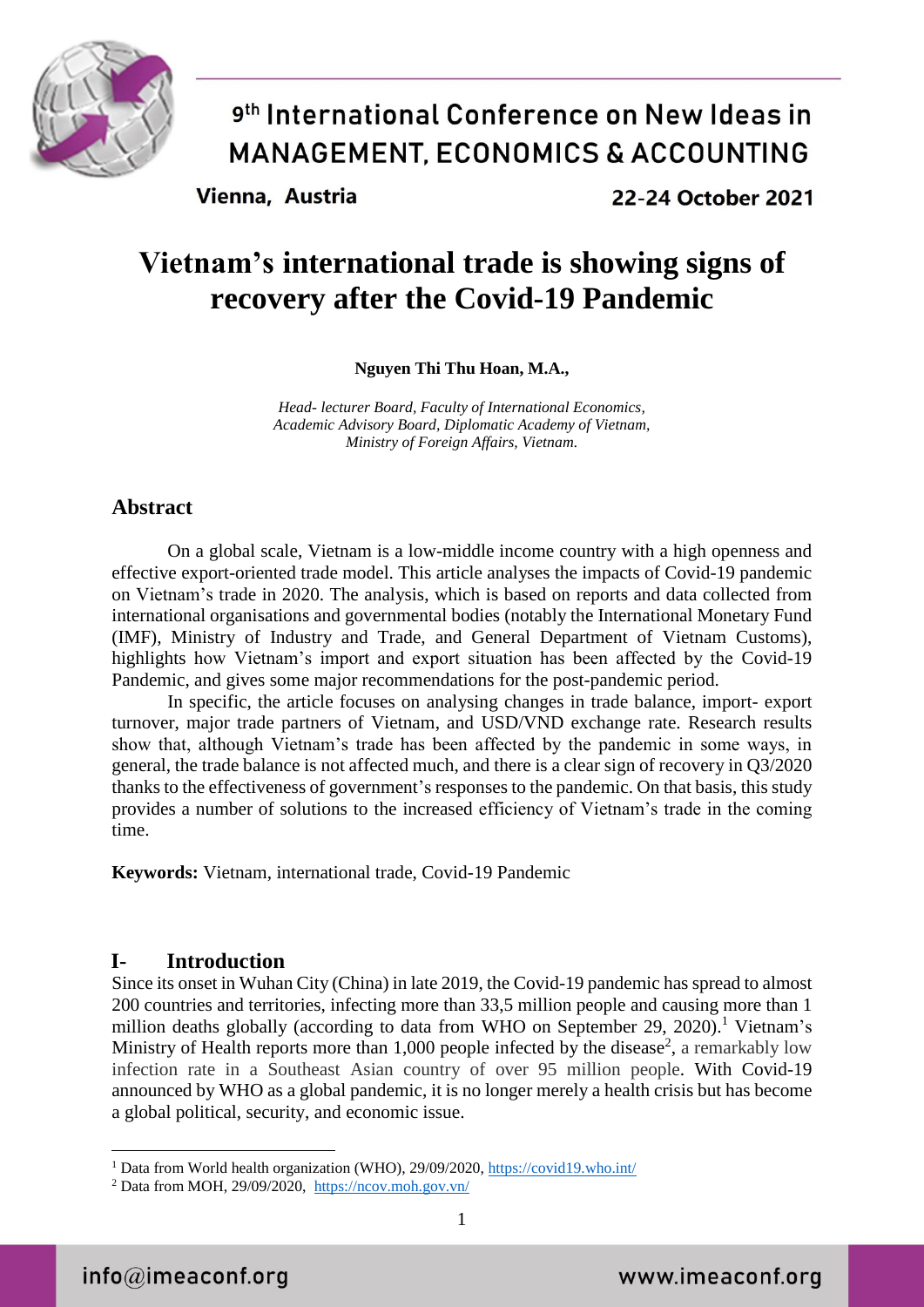

### 9th International Conference on New Ideas in **MANAGEMENT, ECONOMICS & ACCOUNTING** Vienna, Austria 22-24 October 2021

Impacts of this pandemic on global trade are obviously in three main aspects. *First,* both world export and import declined in the first 6 months of 2020, and global trade is focasted to decrease from 13% -32% in 2020. In addition, major global industries, including automotive and energy production, are being hard hit by the pandemic; while agro-commodity trading remains stability. Morover, the most damaged regions are America, Africa, Europe, and North Asia; whereas the East Asia and Pacific regions show signs of recovery. Except for China, all major trading economies seemed to collapse during the pandemic, including the US, the Europe, Japan, and Korea. *Second,* the pandamic has caused a disruption in global supply chains. Being considered as "factory of the world" for a long time, China's role in the global supply chains is undeniable. As the world is highly dependent on China's supply to a very large extent, and any major disruption in China may puts the global supply chain at risk. Covid-19 is also seen as a chance for many countries that depend on the supply chain from China to restructure and reduce their over- dependance on the supply chain from abroad. *Third,* Covid-19 pandemic is also an opportunity for the growth of protectionism. Many developed countries have implemented numerous protectionist policies to protect their domestic producers, imposing more strict tariff and non- tariff barriers on imported products, especially medical supplies and health-care products. These trade protection measures have also affected the value chain, as well as production and supply chains, shifting the global value chain, increasing international transaction costs, and undermining the multilateral trading system. As a result, this may cause shifting the tax burden to consumers, and hurting the overall interests of countries.

To slow down the spread of Covid-19 and protect citizens' health, governments around the world have taken unprecedented measures such as issuing large or national lockdown orders, closure of borders, travel bans, and quarantine measures including closing schools and the public departments... The IMF considers these restrictions all around the world as a "Great Lockdown". This pandemic has pushed many global economic activities into stagnation, disrupting global supply chain, harming businesses, and causing workers to lose their jobs.

During this pandemic, in the first quarter of the year, Vietnamese government took strict measures on social distancing in order to keep all citizens to temporarily stay at home, work from home, and study online. Businesses were significantly affected by such measures in combating Covid-19. However, Vietnam is amongst the very few countries in the world that have been able to successfully contain and minimise the negative impacts on its economy and international trade. 3

### **II- Literature review**

There have been several researches and studies about the impacts of Covid-19 pandemic on international trade and Vietnam's trade, below are some notable studies:

<sup>1</sup> <sup>3</sup> Minh Vu, Bich T. Tran, The Diplomat, 18/04/2020, [https://thediplomat.com/2020/04/the-secret-to-vietnams](https://thediplomat.com/2020/04/the-secret-to-vietnams-covid-19-response-success/)[covid-19-response-success/](https://thediplomat.com/2020/04/the-secret-to-vietnams-covid-19-response-success/)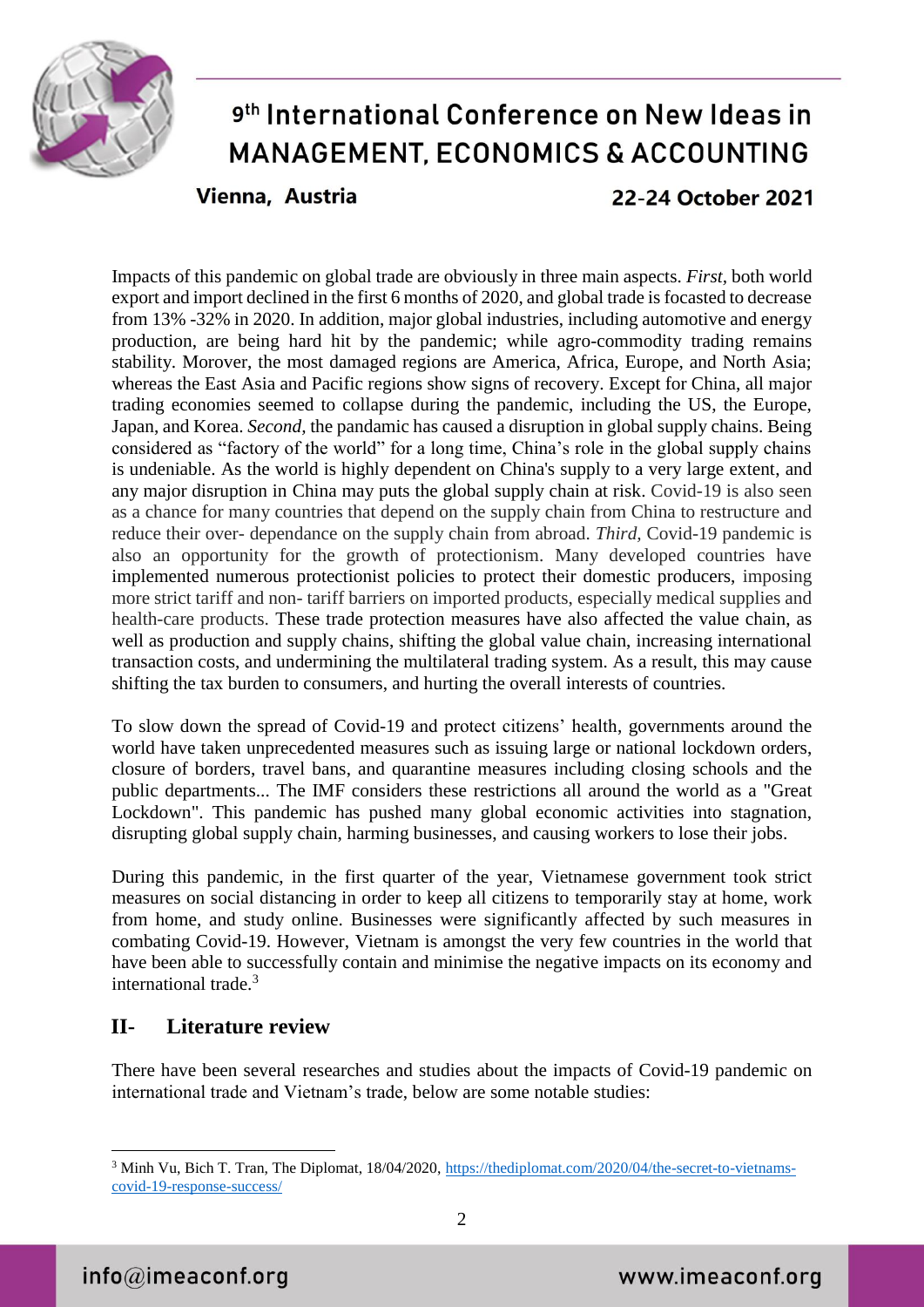

#### Vienna, Austria

22-24 October 2021

"Covid-19 Impact Assessment: Analysis of the Potential Impacts of Covid-19 on Vietnamese Economy", PWC, 2020<sup>4</sup>: This study discusses the possible effect of the outbreak of Covid-19 on the economy of Vietnam. Following the outbreak, forecasts are revised and re-adjusted every week. This paper contains 03 main parts: Vietnam 's existing economic prospects; Stagnant economic prospects for Vietnam 's primary export markets; and Selected Sectors Snapshot like Textiles/Clothing and Consumer Electronics Manufacturing.

"How Covid-19 is changing the world: a statistical perspective", 2020, Committee for the Coordination of Statistical Activities  $(CCSA)<sup>5</sup>$ : As an open developing economy, the scenarios and estimates of Covid-19's effects on Vietnam's economy are similar to those of other developing countries.

The World Bank's report dated 29/09/2019 at the Vietnam Reform and Development Forum (VRDF 2020) summarized four major impacts of Covid-19, including: First, after the global recession of 2007-2009, Covid-19 has increased existing declining patterns in trade, GDP and productivity growth. The effect on global production and trade is predicted to be the worst in decades. In this paper, the World Bank also focuses on trade in commodities, which may plunge from 13 % to 32 % in 2020, depending on optimistic/pessimistic scenario; Second, the key sources of capital for development: FDI, portfolio expenditure and remittances have all fallen dramatically; Third, with a slower flow of individuals, commerce and resources, this pandemic further exacerbates the current pattern of protectionism and leads to a propensity of selfreliance and rebalancing towards the domestic economy; Fourth, the global development network is fragmented to a degree never seen before. In the end, increased automation and global exit from global supply chains might lead to a policy aimed at leveraging manufacturing and exports to further improve productivity growth, also works really well for emerging markets and developed economies.

The United Nations Conference on Trade and Development (UNCTAD)'s trade and development report "Global trade impact of coronavirus (Covid-19) epidemic" on March 2020. This report focuses on the impact on global value chain and 20 most affected countries. To sum up, each country's and industry's integration with China is measured by the Grubel-Lloyd Index (GLI) of intra-industry trade. The GLI is calculated on products categorized as manufacturing intermediate inputs (e.g. parts and components), computed at the industry level (as defined by the 4 digit Harmonized System classification) and then aggregated at the sectoral level using bilateral trade shares. The GLI is then used as a surrogate to calculate the percentage of exports of a given nation in each sector that is vulnerable to supply disruption in China.

Vietnam's National Economics University also releases a scientific research on impacts of Covid-19 on Vietnam's economy. This study analyses and assesses the impacts of the pandemic in three scenarios (pessimistic scenario, base scenario, and optimistic scenario). It also provides some policy recommendations for the post-pandemic period.

However, all of the above studies mostly focus on the overall economy. Some analyse trade in goods, but rarely mention Vietnam's trade in services. Moreover, there is a lack of updated

<u>.</u>

<sup>4</sup> PWC, "COVID-19 Impact Assessment: Analysis of the Potential Impacts of COVID-19 on Vietnamese Economy", 2020. [https://www.pwc.com/vn/en/publications/vietnam-publications/economy-covid19.html,](https://www.pwc.com/vn/en/publications/vietnam-publications/economy-covid19.html) 29/09/2020.

<sup>5</sup> CCSA, "How COVID-19 is changing the world: a statistical perspective", 2020. [https://unstats.un.org/unsd/ccsa/documents/covid19-report-ccsa.pdf,](https://unstats.un.org/unsd/ccsa/documents/covid19-report-ccsa.pdf) 29/09/2020.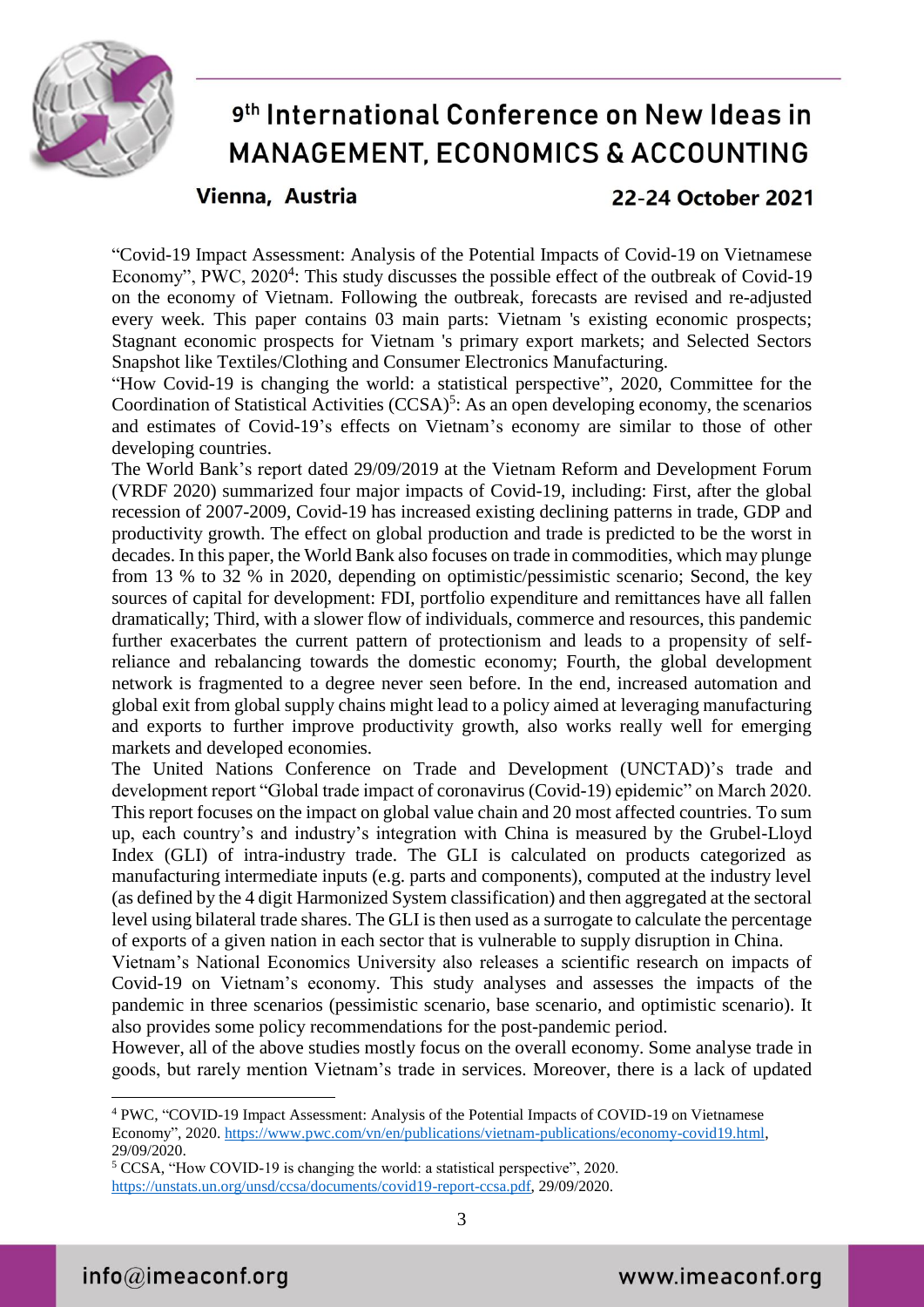

Vienna, Austria

22-24 October 2021

data in the data sources which poses certain challenges in conducting proper researches on this topic.

### **III- Research method/Methodology**

#### **1. Source of data**

This study mainly uses and data collected from the IMF, WTO, WB, UNCTAD, Ministry of Planning and Investment, Ministry of Trade, and the General Department of Vietnam Customs. The data is analysed and evaluated by time series and by criteria of import-export turnover, trade balance, major partner of Vietnam, and USD/VND exchange rate in the period from Q1/2017 to Q1/2020. It also analyses information from previous reports and studies related to the topic as mentioned in the literature review.

#### **2. Research methods**

This paper is a secondary research, which also uses the method of descriptive statistical method combined with the graphical chart illustration. The Excel software is used to process analytical data on trade. The method of synthesis and analysis is used to analyse and synthesize the data collected according to selection criteria to reflect the current situation and issues related to Vietnam's trade activity.

#### **IV- Results and analysis**

The global spread of the Covid-19 pandemic has greatly affected the export and import turnover of many commodities as well as the trade balance in almost all economies in the world, especially in Vietnam's major trading partners. It also leads to a decrease in Vietnam's trading activities during the first three months of 2020 as a result of lockdowns and border restrictions of governments all over the world.

As an open developing economy and export-oriented trade model, Vietnam has enjoyed trade surplus in both trade in goods and total trade in goods and services, but it still has high trade deficit in services in the long run.

During the Covid-19 pandemic, all trade balances suffered a continuous decline from Q4/2019 through Q1/2020. Specifically, total trade surplus in goods and services dropped significantly by 15.5%, from USD 6.44 billion to 5.44 billion and trade surplus in goods also declined by 7.2%, from USD 6.66 billion in Q4/2019 to 6.18 billion in Q1/2020. Meanwhile, trade deficit in services declined sharply from USD -213 million in Q4/2019 to -740 million in Q1/2020. (See Figure 4).

 $info@$ imeaconf.org

www.imeaconf.org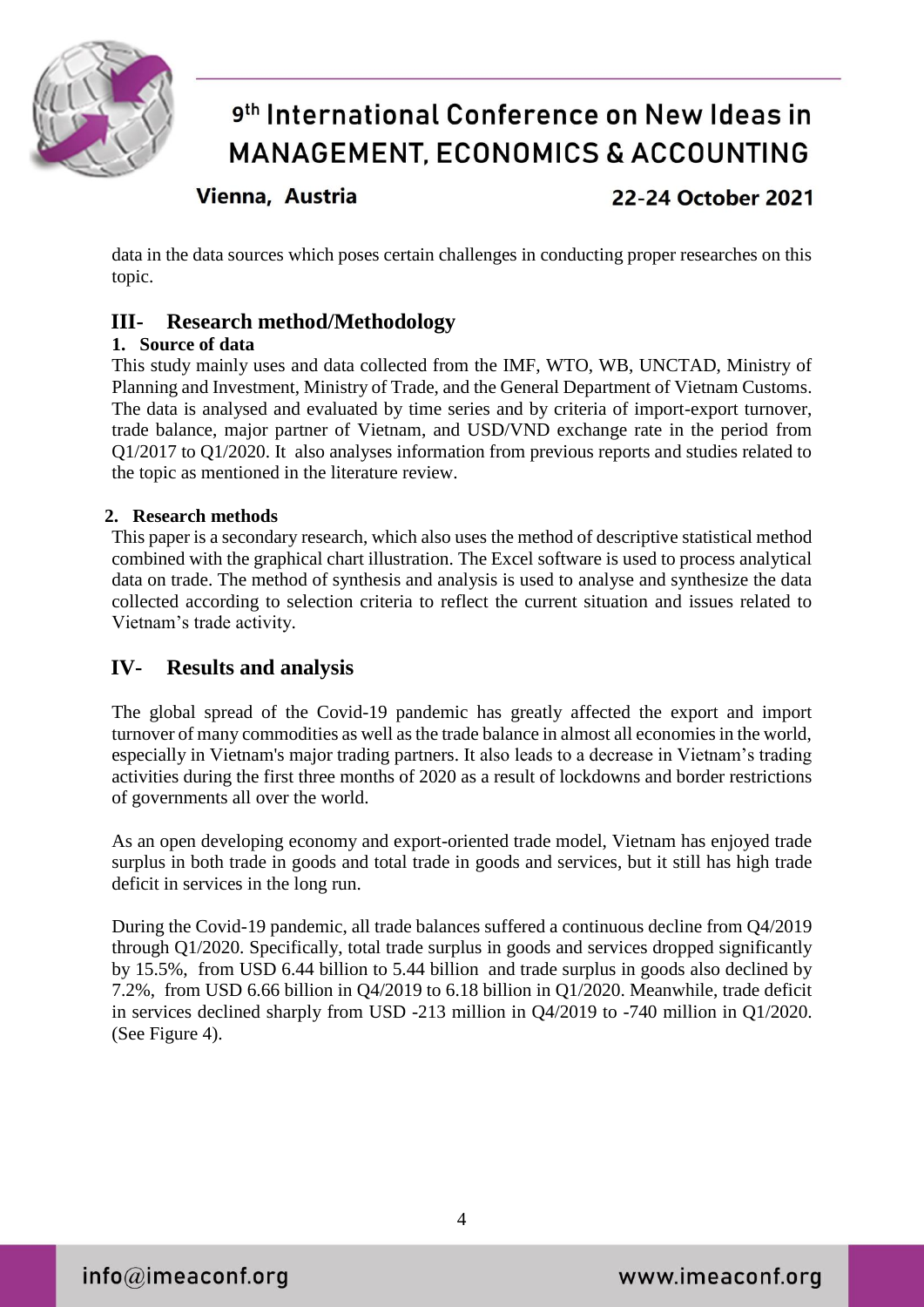

Vienna, Austria

22-24 October 2021





*(Source: Author created from data of IMF)*

#### **2.1. Vietnam's total trade in goods and services**

As shown in figure 5, both total imports and exports in goods and services in Q4/2019 and Q1/2020 were greatly affected with a significant decrease in comparison to Q3/2019. Specifically, trade balance continuously declined from USD 7.32 billion in Q3/2019 to 6.44 billion in Q4/2019, and to 5.44 billion in Q1/2020. In the same period, total export in goods and services declined from USD 76.23 billion in Q3/2019 to 74.2 billion in Q4/2019, and to 66.77 billion in Q1/2020. Meanwhile, total import also reduced from USD 68.9 billion in Q3/2019 to 67.76 billion in Q4/2019, and to 61.3 billion in Q1/2020.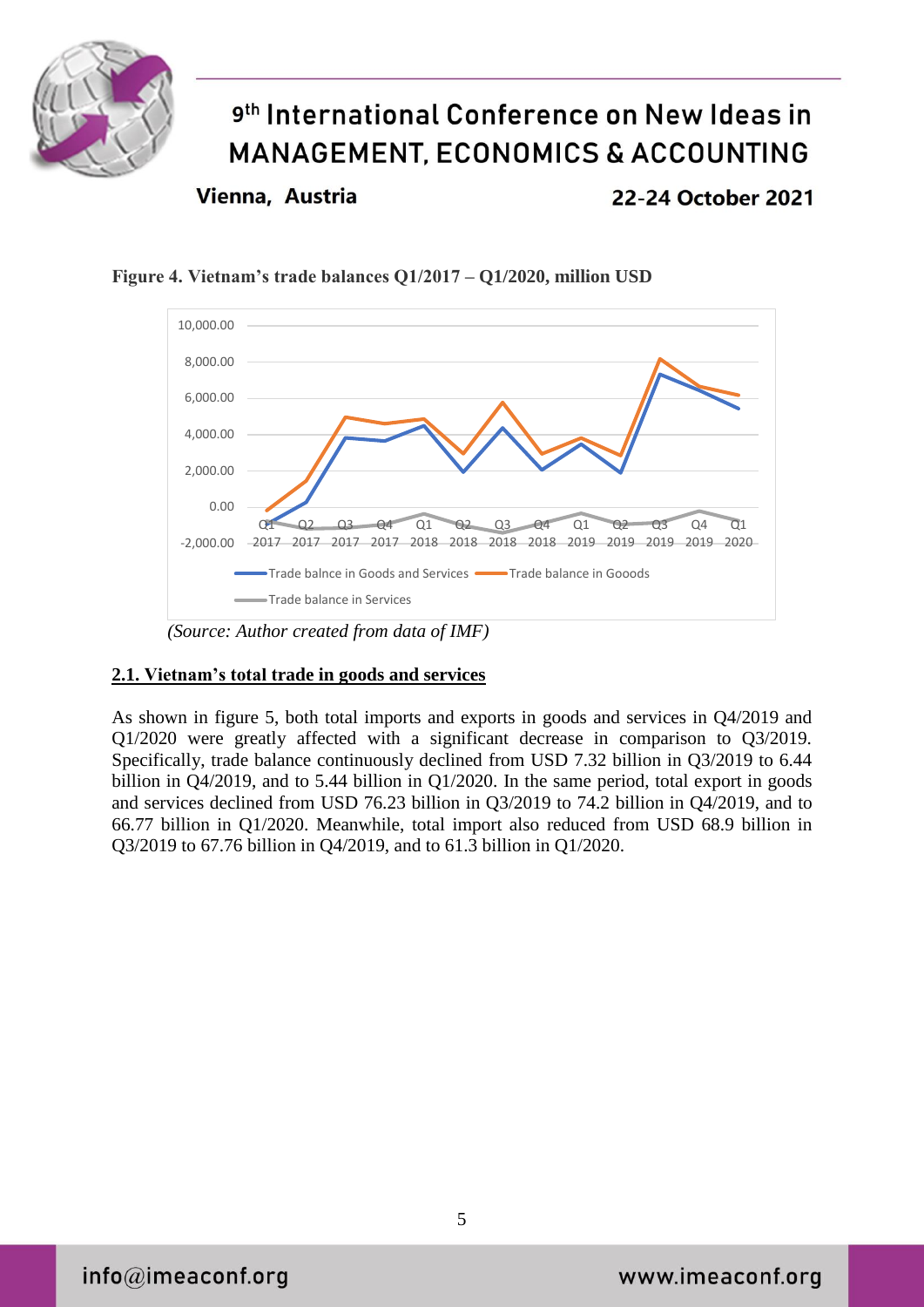

Vienna, Austria

22-24 October 2021

**Figure 5. Vietnam's trade in Goods and Services Q1/2017 – Q1/2020, million USD**



*(Source: Author created from data of IMF)*

### **2.2. Vietnam's trade in goods**

Based on data from the IMF, total merchandise import and export turnover of Vietnam in the first quarter of 2020 was USD 120.29 billion, decreasing 9.2% in comparison to the last quarter of 2019. Specifically, Vietnam's export in goods declined by almost 9%, from USD 69.54 billion in Q4/2019 to 63.24 billion in Q1/2020, and Vietnam's import in goods also decreased by 9.4%, from USD 62.88 billion in Q4/2019 to 57 billion in Q1/2020. In addition, trade surplus in goods in Q1/2020 was estimated at USD 6.18 billion, representing a 6.4% decrease from nearly USD 6.6 billion in Q4/2019. (see Figure 6).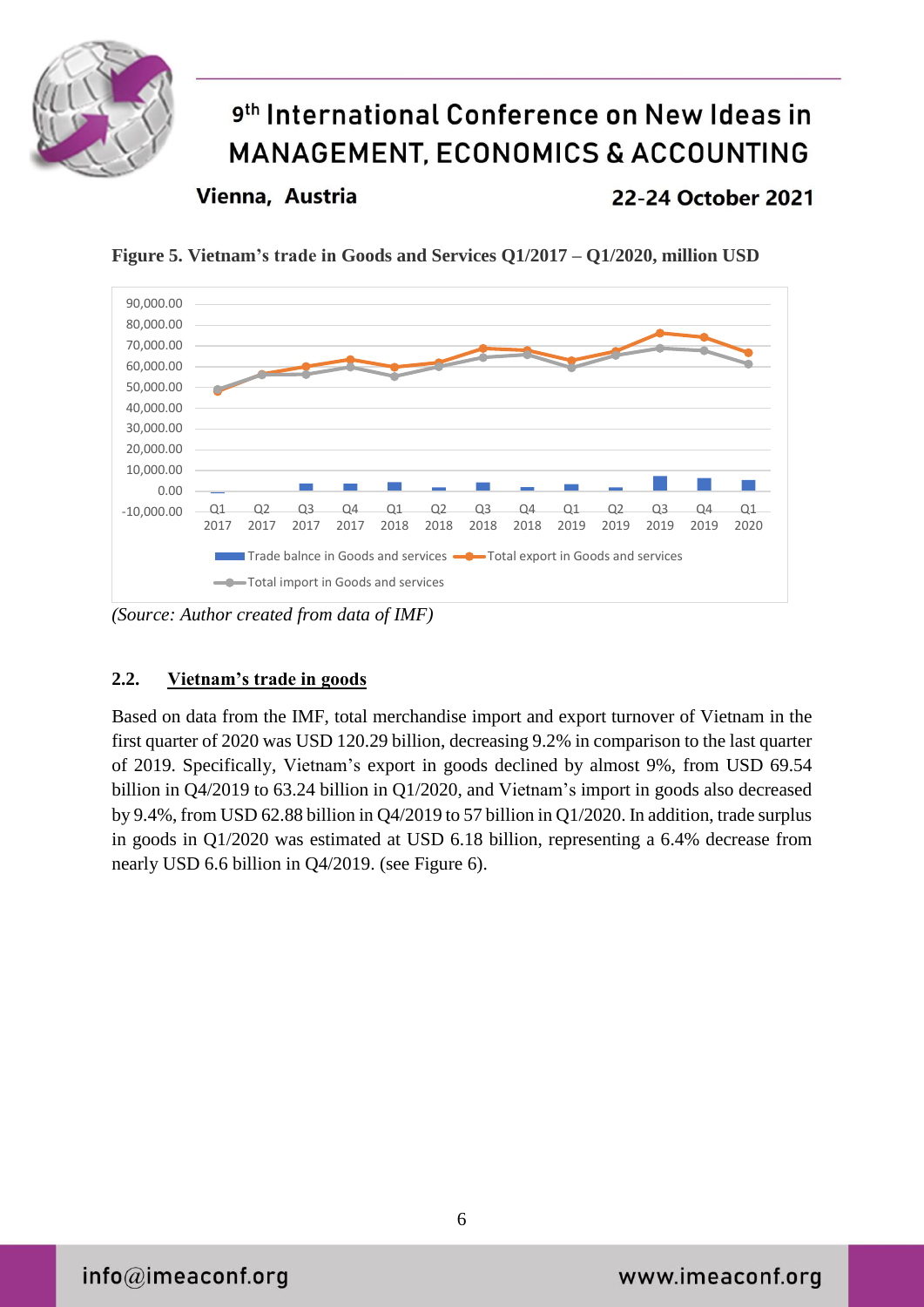

Vienna, Austria

22-24 October 2021



**Figure 6. Vietnam's trade in goods Q1/2017 - Q1/2020, million USD**

However, latest data recorded by Vietnamese government shows positive signs of recovery in Q2/2020, after Vietnam has slowly resumed international trade activities and eased socialdistancing measure. Vietnam is also amongst the very few country in the world that have been able to control the infection of Covid-19 thanks to its rapid and decisive response to the pandemic. By the end of August 2020, the total value of goods import and export of the country reached USD 337.23 billion, comparable to the same period last year, showing a promising sign of recovery. Particularly, export value was USD 175.36 billion (2.3% increase) and import was USD 161.87 billion, (2.4% decrease). <sup>6</sup> During August 2020, merchandise trade was in surplus of USD 4.99 billion, bringing the country's merchandise trade surplus in the first eight months of 2020 to USD 13.49 billion. By the end of 15/9/2020, Vietnam's total export value reached USD 187.99 billion, corresponding to an increase of USD 6.01 billion (3.3% increase) in comparison to the same period in 2019. Meanwhile, the total import value of the country reached USD 173.52 billion, representing a reduction of 1.6% (equivalent to a decrease of USD 2.75 billion) in comparison to the same period in 2019.<sup>7</sup>

*<sup>(</sup>Source: Author created from data of IMF)*

<sup>1</sup> <sup>6</sup> Data from General Department of Vietnam Customs, 8/2020

<sup>7</sup> Data from General Department of Vietnam Customs, 9/2020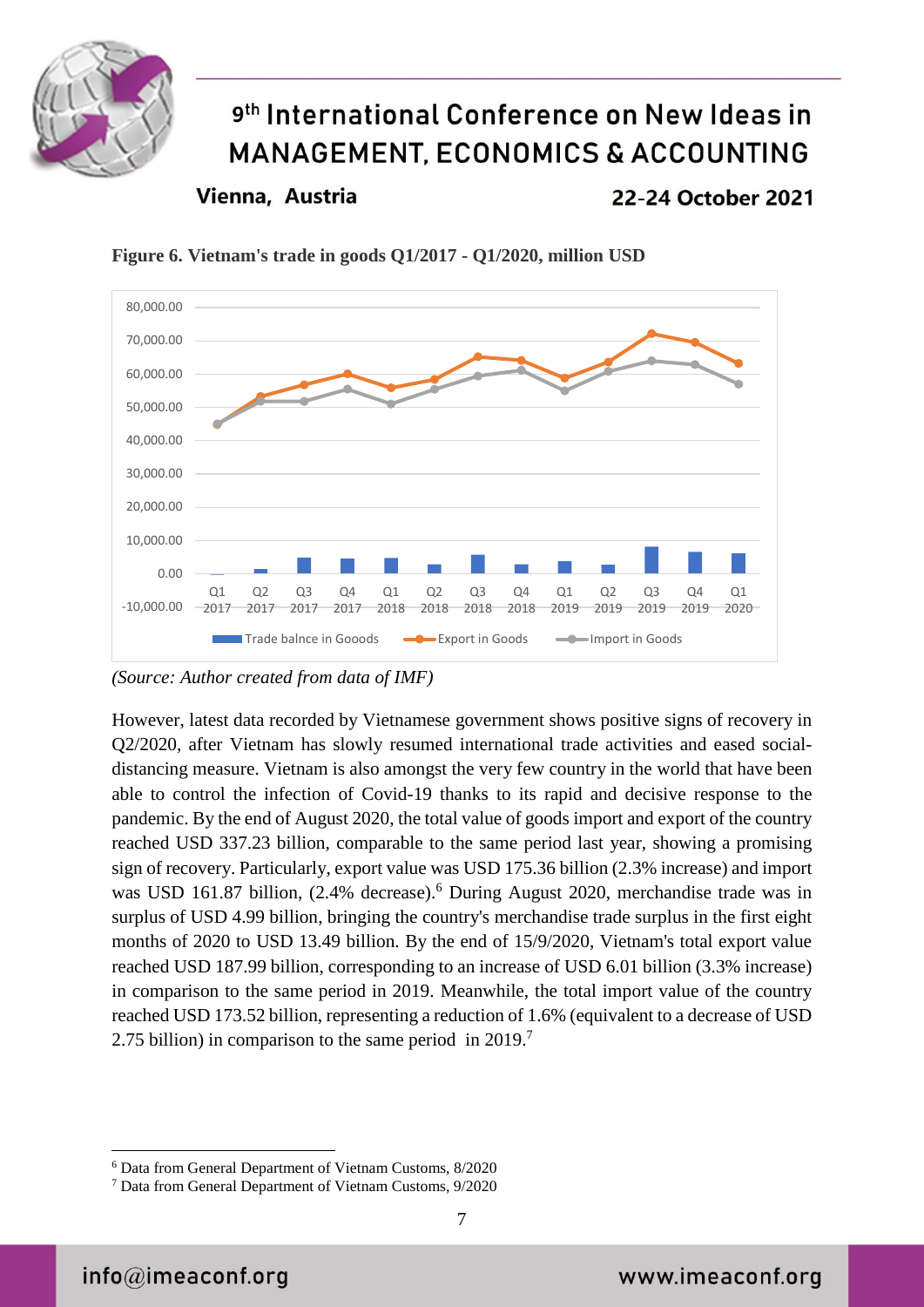

Vienna, Austria

22-24 October 2021

### **2.3. Vietnam's trade in services**

During the Covid-19 pandemic, Vietnam's trade in services has been affected negatively, especially in transportation, logistics, medical services, education, hotel, tourism, finance, banking and insurance. As a result, trade deficit in services, with the reduction in both export and import turnovers were recorded.

As shown in figure 7, both export and import in services declined in the first quarter of the year 2020, leading to a sharp reduction in trade balance in services. Export in services fell from USD 4.67 billion in Q4/2019 to USD 3.53 billion in Q1/2020. Similarly, in the same period import in services also dropped from USD 4.88 billion to USD 4.27 billion. Overall, Vietnam's trade deficit in services dropped from USD -213 million in Q4/2019 to USD -740 million in Q1/2020.



**Figure 7. Vietnam's trade in services Q1/2017 - Q1/2020, million USD**

*(Source: Author created from data of IMF)*

According to the latest report from the General Statistics Office (GSO), Ministry of Planning and Investment, in the first 6 months of 2020, service export turnover was estimated at USD 4.7 billion, a decrease of 50.3% from the same period last year (a decrease of 79.2%, equivalent to USD 951 million, was recorded in the second quarter). Service import turnover in the first 6 months of 2020 was estimated at USD 8.9 billion, a decrease of 14.4% from the same period last year (4 billion USD was recorded in the second quarter, showing a reduction of 25.2%). Overall trade deficit of services in the first 6 months of 2020 was estimated at USD 4.2 billion, equal to 88.6% of the service export turnover.<sup>8</sup>

<sup>1</sup> <sup>8</sup> Report of General Department of Statistics on socio-economic situations in Q2/2020 and the first 6 months of 2020,<https://www.gso.gov.vn/default.aspx?tabid=382&idmid=2&ItemID=19650>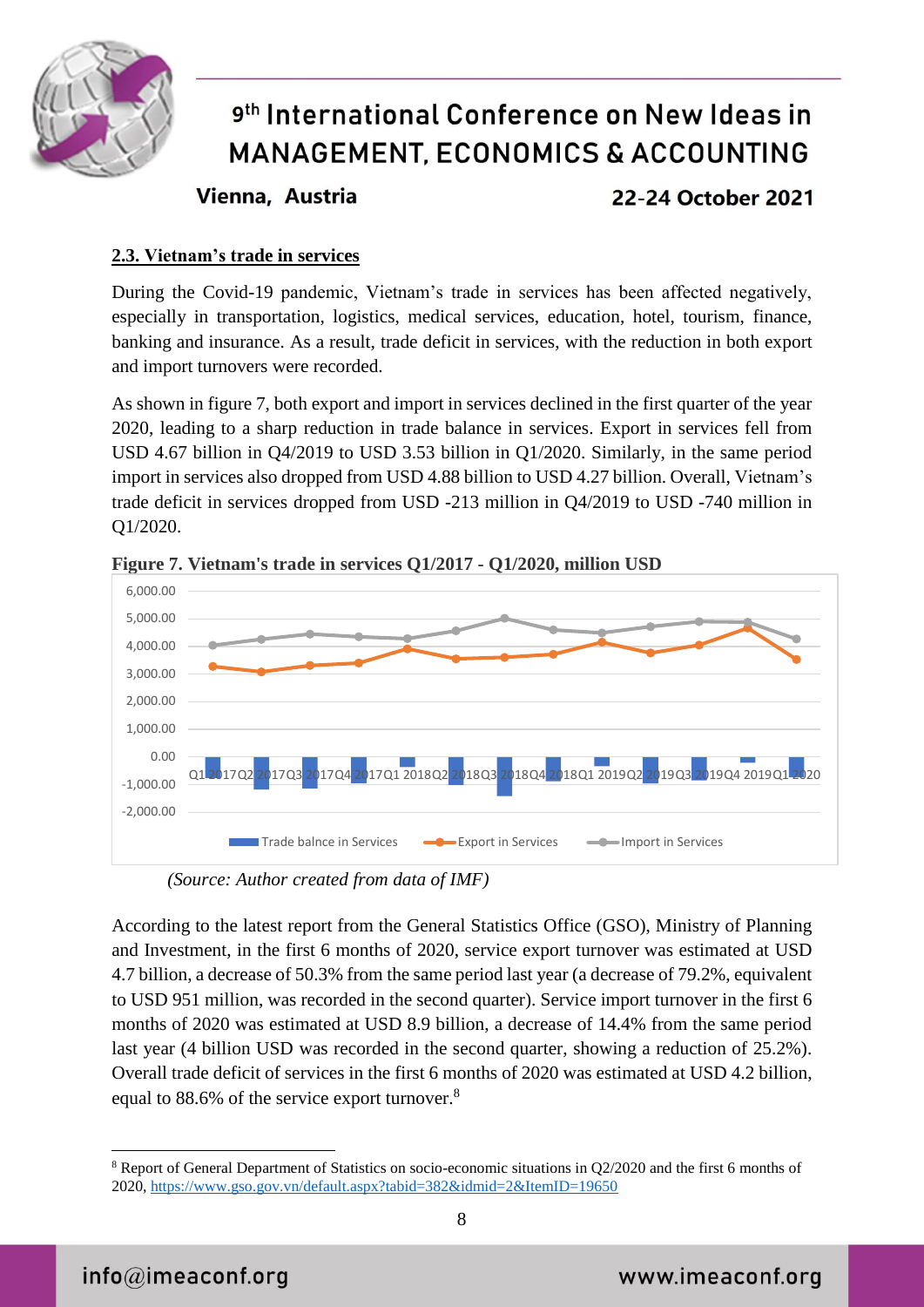

Vienna, Austria

22-24 October 2021

#### **1.4. Major industries and trade partners**

Countries' implementation of measures to combat and reduce the infection rate of Covid-19 together with the change in spending habits due to uncertainty surrounding the epidemic has led to a steep fall in demands around the world. This will certainly affect Vietnam's key export industries such as electronics, textiles, leather-footwear, furniture and others. The production capacity of these industries greatly exceeds domestic demand, mainly targeting Vietnam's major export markets such as the US, Europe, China, Japan, and Korea.

For the textile and leather- footwear products, one of the key export industries of Vietnam, the decrease in consumption demand in the US and the EU markets due to the pandemic have had a huge impact on Vietnam's total export turnover. Exports of textiles and garments in August 2019 reached USD 2.97 billion, representing a reduction of 2.5% in comparison to the previous month. Thereby, bringing the export value of this group in the eight months of 2020 to USD 19.26 billion, a decrease of 11.5% compared to the same period last year. Similarly, the export of footwear of all kinds in the first 8 months of 2020 also decreased by 8.8% compared to the same period in 2019. According to the assessment of the Ministry of Industry and Trade, worstaffected industries during the pandemic are textiles and garments due to the shortage of raw materials and the sharp drop in export demands due to cancellation, delayed delivery and payment, which directly affect businesses in the industry.<sup>9</sup>

The US and the EU continued to be the two main import markets for Vietnam's textile and footwear products in the eight months of 2020. By the end of August 2020, textile and garment exports to the US market reached USD 9.04 billion, a decrease of 9% compared to the same period last year and accounting for 47% of the total export value of textile and garment of the country. Similarly, export values to other major markets were significantly reduced: EU market was USD 2.38 billion, (17.5% decrease); Japanese market was USD 2.3 billion (9.9% decrease); and South Korean market was USD 1.86 billion (15.1% decrease).<sup>10</sup>

The electronics industry has been adversely affected due to the reduction in demand for electronic products in Vietnam's major export markets. By the end of August 2020, exports of telephones and components reached USD 31.58 billion, a 5.4% year over year reduction. Revenue and output of Samsung Electronics Vietnam, one of the largest FDI investors in Vietnam, is expected to decrease sharply due to the overall impact of the epidemic on the electronics industry as a whole. Samsung Vietnam also plans to reduce its export target to around USD 45.5 billion in 2020 (compared to USD 51.38 billion in 2019).<sup>11</sup>

<u>.</u>

<sup>9</sup> Report of General Department of Vietnam Customs on import and export in the first 8 months of 2020, [https://www.customs.gov.vn/Lists/ThongKeHaiQuan/ViewDetails.aspx?ID=1852&Category=Ph%C3%A2n%2](https://www.customs.gov.vn/Lists/ThongKeHaiQuan/ViewDetails.aspx?ID=1852&Category=Ph%C3%A2n%20t%C3%ADch%20%C4%91%E1%BB%8Bnh%20k%E1%BB%B3&Group=Ph%C3%A2n%20t%C3%ADch) [0t%C3%ADch%20%C4%91%E1%BB%8Bnh%20k%E1%BB%B3&Group=Ph%C3%A2n%20t%C3%ADch](https://www.customs.gov.vn/Lists/ThongKeHaiQuan/ViewDetails.aspx?ID=1852&Category=Ph%C3%A2n%20t%C3%ADch%20%C4%91%E1%BB%8Bnh%20k%E1%BB%B3&Group=Ph%C3%A2n%20t%C3%ADch) <sup>10</sup> Report of General Department of Vietnam Customs on import and export in the first 8 months of 2020, [https://www.customs.gov.vn/Lists/ThongKeHaiQuan/ViewDetails.aspx?ID=1852&Category=Ph%C3%A2n%2](https://www.customs.gov.vn/Lists/ThongKeHaiQuan/ViewDetails.aspx?ID=1852&Category=Ph%C3%A2n%20t%C3%ADch%20%C4%91%E1%BB%8Bnh%20k%E1%BB%B3&Group=Ph%C3%A2n%20t%C3%ADch) [0t%C3%ADch%20%C4%91%E1%BB%8Bnh%20k%E1%BB%B3&Group=Ph%C3%A2n%20t%C3%ADch](https://www.customs.gov.vn/Lists/ThongKeHaiQuan/ViewDetails.aspx?ID=1852&Category=Ph%C3%A2n%20t%C3%ADch%20%C4%91%E1%BB%8Bnh%20k%E1%BB%B3&Group=Ph%C3%A2n%20t%C3%ADch)

 $11$  Report of Vietnam Ministry of Industry and trade on Impacts of Covid-19, 9/2020.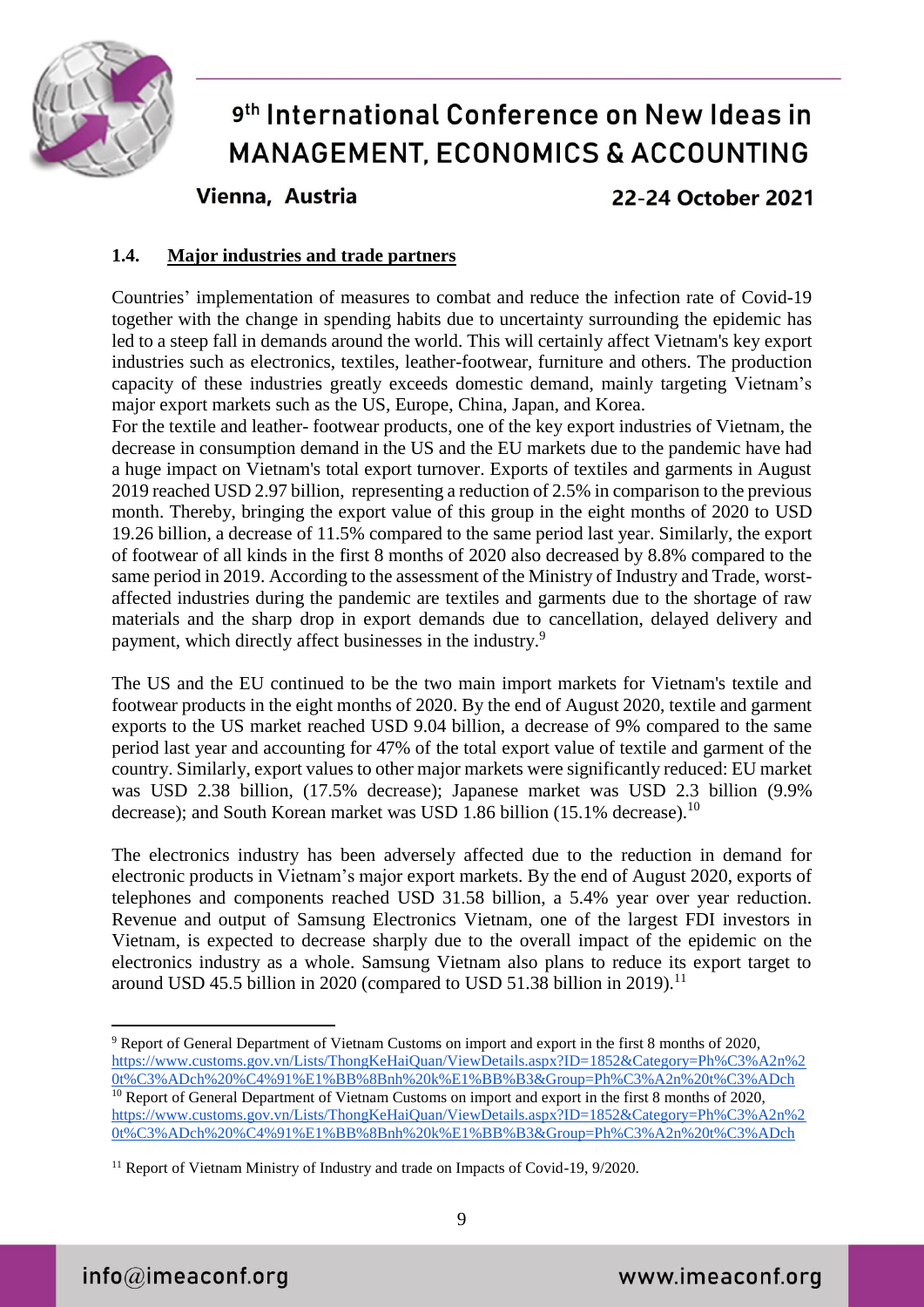

Vienna, Austria

22-24 October 2021

The furniture manufacturing industry has been also badly affected by the reduced market demands in the US and the EU, as the US and the EU markets account for about 50% and 8% of Vietnam's total wood export turnover, respectively. In the first half of 2020, all major export markets of Vietnam such as the US, the EU, China, Japan and Korea were almost frozen, with 60-80% of wood export orders were reduced and even cancelled along with delays in payment. The second quarter of 2020 experienced a slight increase of 2.4% in wood export compared to the same period in 2019.

Furthermore, according to a research of the National Economics University, some major industries have been affected by inputs (due to a shortage of raw materials, especially from China, Korea, Japan, the US and the EU); or output (due to a decrease in domestic and international consumption demand, especially from the five main markets mentioned above); or strong fluctuations in commodity prices in the market. The main trade sectors which have been mostly affected are: textiles, footwear, paper production, manufacture of wood products, steel production and trading, mining and construction. In addition, there are some service sectors which have been affected by fluctuations in demand and disturbance of activities caused by the epidemic and epidemic control measures in Vietnam and other countries, including: tourism, transportation, warehouse, retail, finance - banking - insurance, real estate business, health services, and education and training.

Without an effective vaccine for Covid-19, it is difficult to predict when and how the pandemic will be brought under control. Until then, most economies, including advanced ones, will continue to operate at half speed, which in turn will cause long-term effects on the global supply chain and value chain and developing economies like Vietnam will bear the impacts in the years to come.

#### **1.5. Exchange rates**

Overall, thanks to efficient fiscal and monetary policies, the Covid-19 pandemic seem to have almost no impact on Vietnam's exchange rates. In particular, Vietnamese government is using flexible rate management policies for an open market. As shown in Figure 9, the VND/USD is quite stable over time with the monthly rates of change in the first 8 months of 2020 are much lower than 1% while other currencies in the region sharply fluctuate with much higher rate.

#### **Figure 9: Monthly rate of change in exchange rates, Period average, Percent, Jan 2017 – Aug 2020**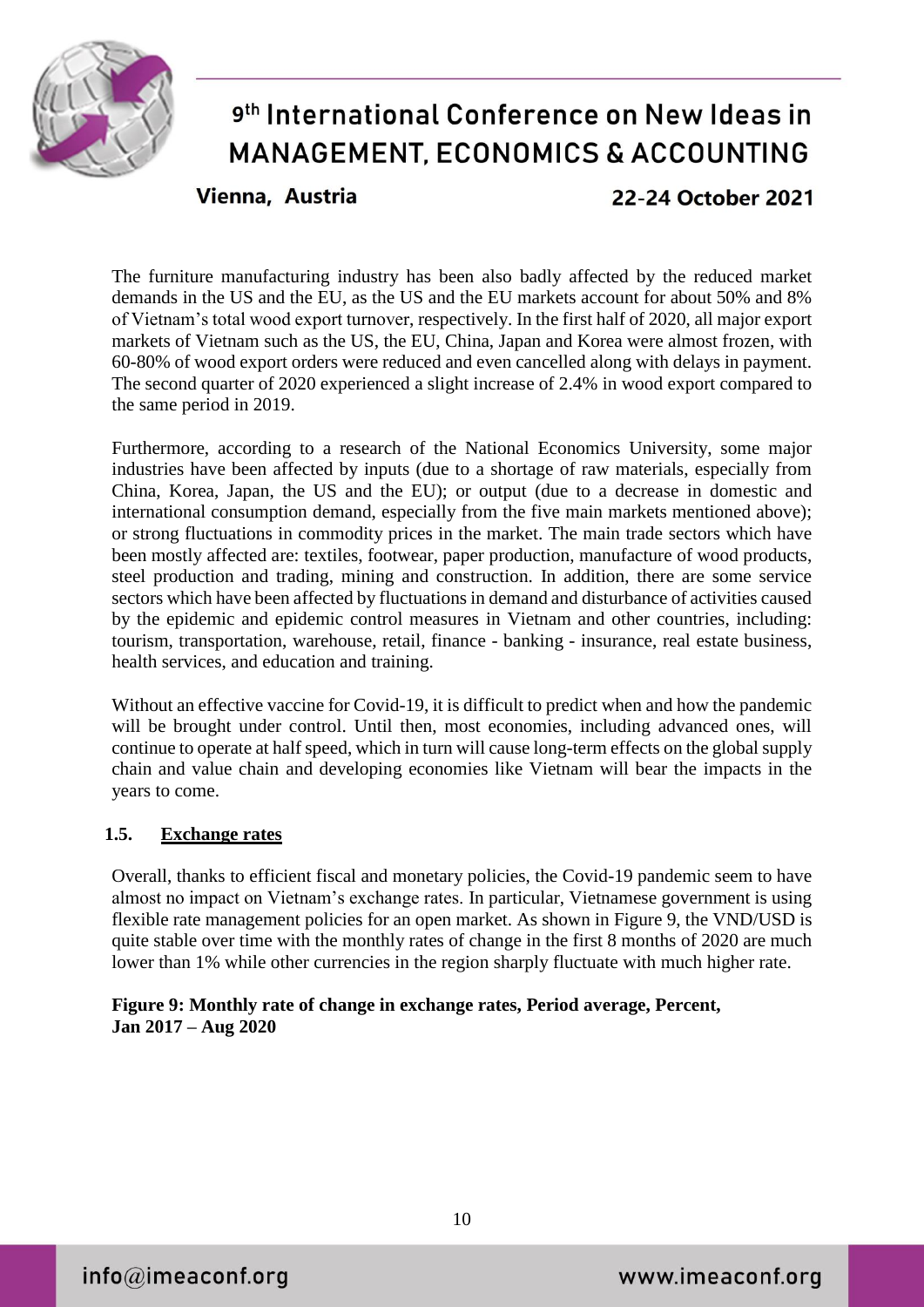

Vienna, Austria

22-24 October 2021



*(Source: Author created from data of IMF and SVB)*

As of the second quarter of 2020, against the USD, the VND only depreciated 0.13%, while other currencies experienced much greater devaluation such as THB of Thailand (devaluation of 3.87%); MYR of Malaysia (devaluation of 4.40%); SGD of Singapore (3.26% depreciation), and so on... 12

Specifically, from the beginning of 2020 to mid-March, the USD exchange rate was quite stable, only fluctuating at 0.2- 0.3%. In the period from mid-March to early April 2020, the USD exchange rate increased sharply by about 1.86% due to the increase in USD demand caused by fluctuations in the global financial market. By the end of June 2020, the downward trend in exchange rates stabilized and returned to close to the rate at the beginning of the year.

However, as we focus only in VND, as shown in Figure 10, we can see there are numerous fluctuations in Vietnam's exchange rate from Jan 2017 to Sep 2020 and a devaluation of VND of about 4,45% over the last four years. In comparison to the rate of 1USD=22,221VND in Jan

1

<sup>12</sup> [https://thoibaokinhdoanh.vn/tien-te/ty-gia-vnd-on-dinh-truoc-song-gio-dai-dich-1070956.html/](https://thoibaokinhdoanh.vn/tien-te/ty-gia-vnd-on-dinh-truoc-song-gio-dai-dich-1070956.html)02/10/2020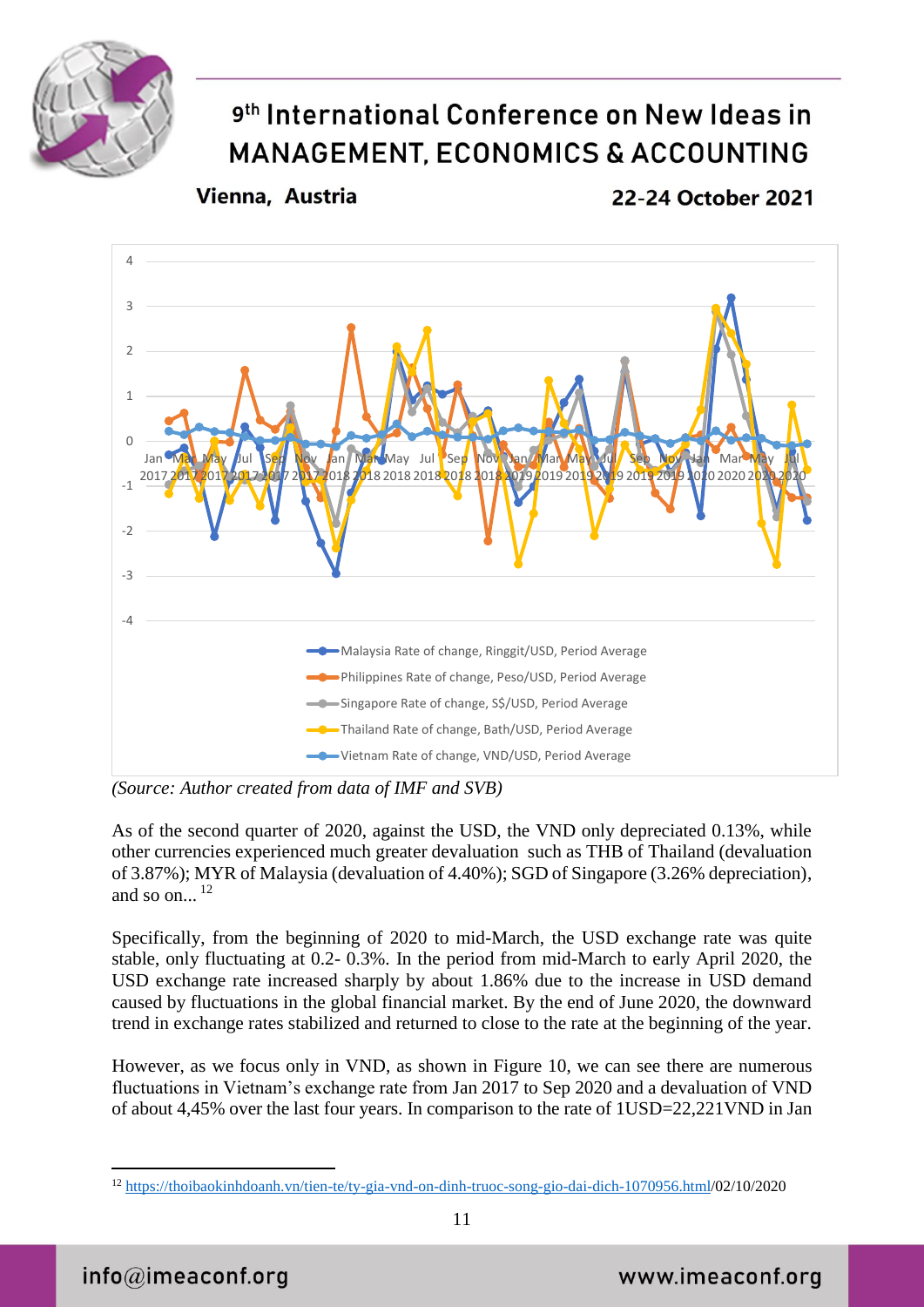

### Vienna, Austria

22-24 October 2021

2017, the latest updated exchange rate is now 1USD = 23,210VND in Sep 2020. (See Figure 10)



**Figure 10: Exchange rates, VND/USD, Period average, Jan 2017 – Sep 2020**

*(Source: Author created from data of IMF and SBV)*

In the time of Covid-19 pandemic, the exchange rate is quite stable; however, the slight fluctuations from Jan 2020 to Sep 2020 in VND/USD exchange rate, under one percent, can be explained as follows:

During the March period, the VND/USD exchange rate increased sharply due to the Covid-19 pandemic, which caused the global financial market plummet, and the demand for withdrawing capital from risky assets and looking for safe assets increased sharply, which was the main reason leading to the strong rise of the USD. This also made the domestic exchange rate fluctuated. In addition, there were complicated situations in the US and European countries (Vietnam's main export markets), leading to a decrease in consumption in these regions and a slight decrease in exports, along with the disruption of supply and increase in prices of raw materials from China.

However, the exchange rate in the second quarter of 2020 was stabilized in part because the high foreign exchange reserves contributed to stabilising the exchange rate (USD 83 billion,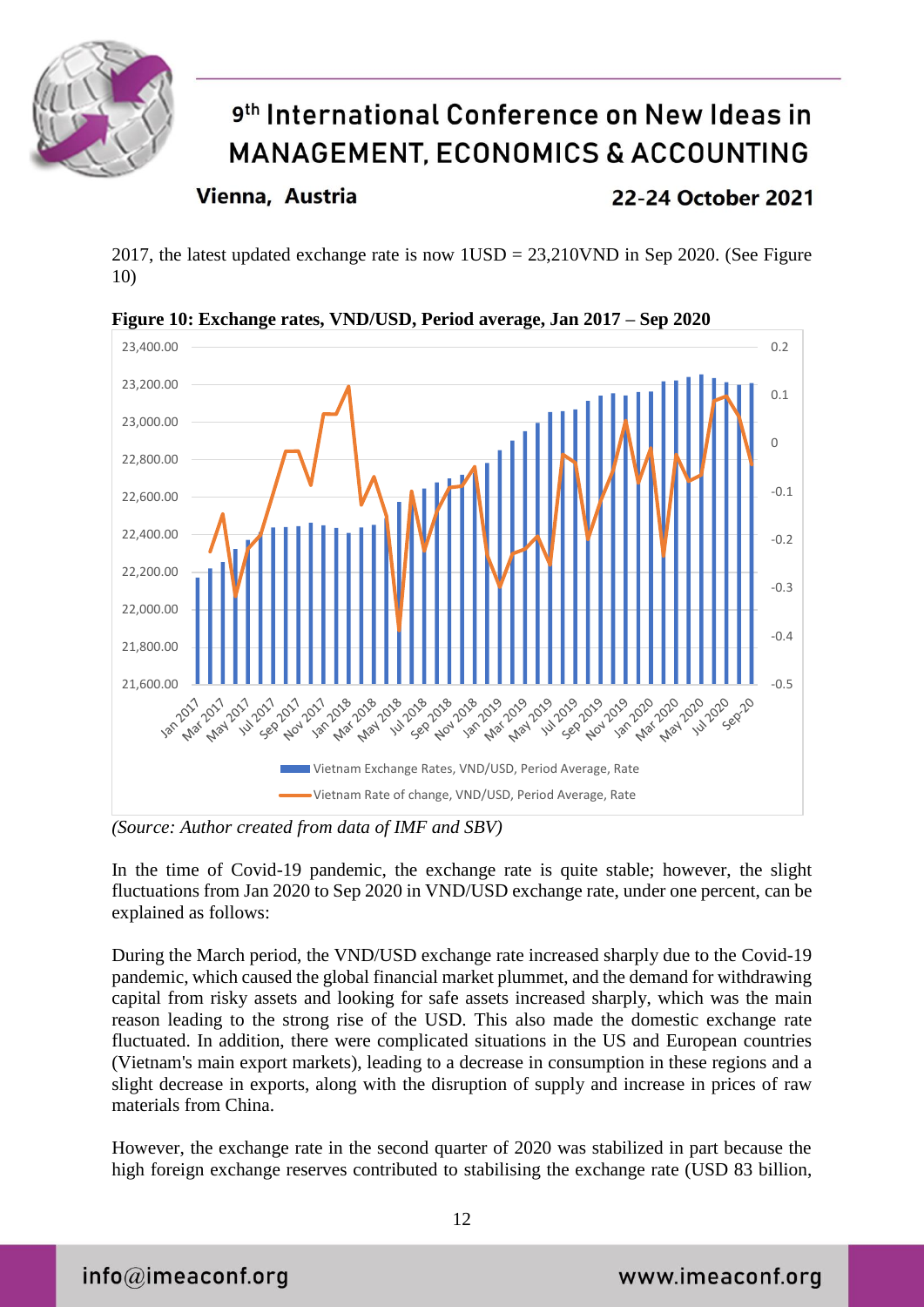

Vienna, Austria

22-24 October 2021

equivalent to about 3.8 months of imports and 30% of GDP)  $^{13}$ . Despite being negatively affected by the pandemic, foreign currency from FDI and remittances did not decline significantly in the first 6 months (disbursement reached about USD 8.65 billion)  $14$ . At the same time, the State Bank of Vietnam also applied a flexible management policy through the central exchange rate. On the other hand, the US Federal Reserve's cash injection and lowering interest rates to 0% played an important role in reducing pressure on VND as well as other currencies of developing countries.

Maintaining a stable exchange rate with a moderate discount is one of the priorities of Vietnam's monetary policy. In addition to sound policies, a large supply of foreign currencies and foreign exchange reserves will continue to keep VND/USD rate remain stable in the coming time. However, as mentioned above, with the on-going epidemic, it is difficult to predict if the exchange rate of Vietnam will remain stable in the long term.

### V- **Findings**

The aim of this article was to analyze the impacts of Covid-19 pandemic on Vietnam's trade. The major findings of the study as below:

First, Vietnam's inport and export turnover as well as trade balance were negatively affected in the first 6 months of 2020. Both trade in goods and trade in services had decline from Jan 2020 to June 2020. However, the recovery was clearly recorded from June 2020 to present.

Second, Vietnam's major markets, including the US, Europe, China, Japan, and Korea, are all affected by the pandemic and the increase of protectionism in developed countries is a big challenges for Vietnam exporting companies. Third, the heavily affected industries by the pandemic include the key export industries such as electronics, textiles, leather- foorwear, furniture,... and the main service industries including tourism; transportation, warehouse; retail; finance - banking - insurance; real estate business; health services; and education and training.

Third, thanks to efficient fiscal and monetary policies, the Covid-19 pandemic seem to have almost no impact on Vietnam's exchange rates. In particular, Vietnamese government is using flexible rate management policies for an open market. During the 8 first month of 2020, the VND/USD is quite stable over time with the monthly rates of change are much lower than 1% while other currencies in the region sharply fluctuate with much higher rate. Maintaining a stable exchange rate is one of the priorities of Vietnam's monetary policy. In addition to sound policies, a large supply of foreign currencies and foreign exchange reserves will continue to keep VND/USD rate remain stable in the coming time.

<u>.</u>

<sup>13</sup> "Ensuring the exchange rate stability", People's newspaper, 2020. [https://nhandan.com.vn/baothoinay](https://nhandan.com.vn/baothoinay-kinhte/bao-dam-on-dinh-ty-gia-580743/)[kinhte/bao-dam-on-dinh-ty-gia-580743//.](https://nhandan.com.vn/baothoinay-kinhte/bao-dam-on-dinh-ty-gia-580743/) Access on 02/10/2020.

<sup>&</sup>lt;sup>14</sup> Economic Times, "Exchange rate is stable before pandemic waves", 2020[. https://thoibaokinhdoanh.vn/tien](https://thoibaokinhdoanh.vn/tien-te/ty-gia-vnd-on-dinh-truoc-song-gio-dai-dich-1070956.html/)[te/ty-gia-vnd-on-dinh-truoc-song-gio-dai-dich-1070956.html/.](https://thoibaokinhdoanh.vn/tien-te/ty-gia-vnd-on-dinh-truoc-song-gio-dai-dich-1070956.html/) Access on 02/10/2020.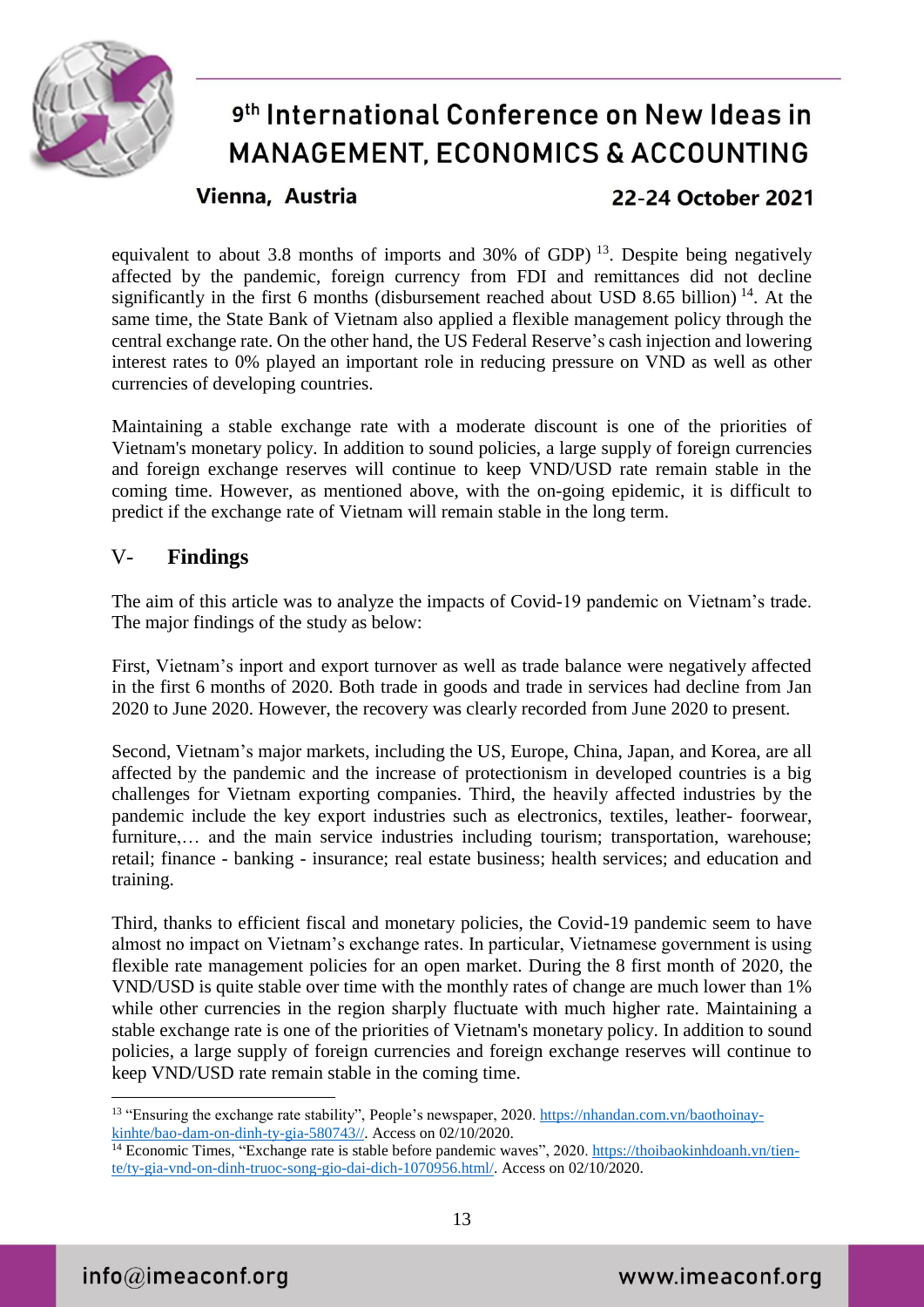

Vienna, Austria

22-24 October 2021

However, it is undeniable that there are still some limitations and challenges in conducting this study mainly due to the data and information varies from sources collected by the author. Moreover, there is some uncertainty of whether the impacts are just from the pandemic or other causes as well. However, the author has tried really hard to complete this study in order to further understand the impacts of the pandemic and give some major recommendations for the post-pandemic period.

### **VI- Recommendations**

The economic crisis created by the outbreak of COVID-19 is hurting economies, regardless of sizes and levels of development. As a result, the formulation of policies and response measures must be flexible and proactive. There are five major recommendations to consider as below:

#### *First, restructuring the supply chain and reducing the dependence on overseas supply*

Covid-19 is seen as an opportunity for many countries that depend on the supply chain from China to reassess their over-reliance on the supply chain from abroad.

The US is focusing on efforts to bring their technology supply chain back to America. In the US, semi-conductor companies are looking to speed up the construction of new chip factories in the US because they want to reduce their dependence on supplies of important technology equipment from China. The construction of a series of advanced chip factories in the US will reshape the semi-conductor industry, while marking a change in US economic policy after decades of expansion to Asia to take advantage of the top incentives and participate in a strong supply chain in this region.

The Japanese government is also most concerned about the plan to carry out supply chain restructuring. In the urgent economic policy package to deal with the Covid-19 epidemic, Japan has set aside a budget to strengthen the strong supply chain structure through its diversification and transformation strategy. From mid-July, Japan began to pay for its companies to withdraw factories from China and return to home country, or move to Southeast Asia under a program to secure supply chains and reduce production dependence in China.

In addition to the US and Japan, other countries such as India, France and Germany also have similar plans to reduce the risk of damage from the disruptions of foreign supplies during the pandemic.

Obviously, restructuring the global supply chain cannot be solved in the short term because it involves moving a huge number of materials and components among factories all over the world. However, in the long term, this shift will help diversify supply, ensuring more stable operation of the economy as well as resilience to risks.

*Second, protecting domestic producers*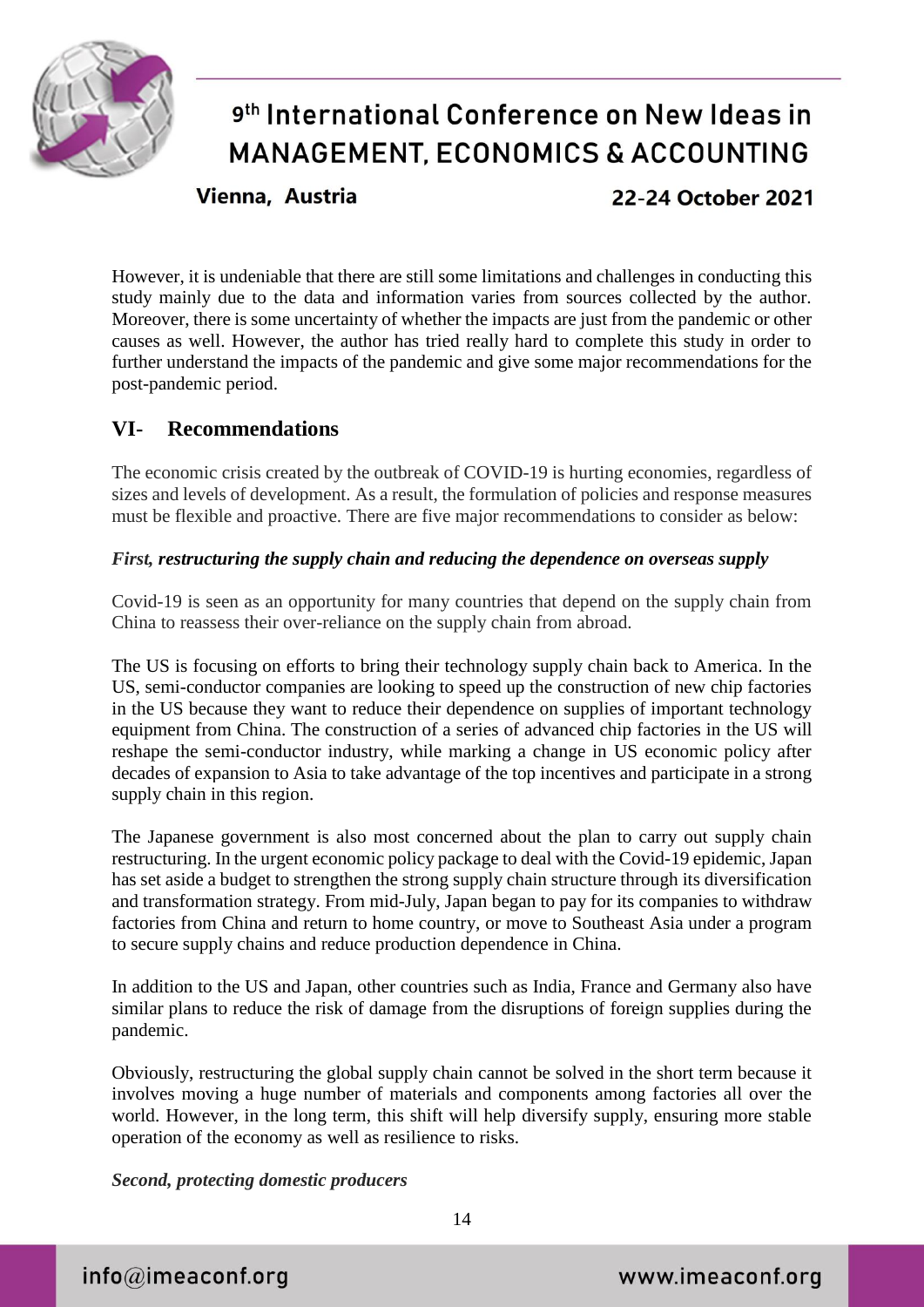

Vienna, Austria

22-24 October 2021

Many developed countries in the EU, US, Japan have increased the application of trade protection measures aimed at protecting production and protecting domestic consumers. Useful tools and trade protection measures that do not violate commitments are increasingly applied by countries, including: Technical barriers to trade (TBT), regulations and quality standards , environment, food safety and hygiene; regulations on plant and animal quarantine (SPS); regulations on traceability, rules of origin, packaging, labelling; regulations on social responsibility, labour standards.

#### *Third, redrawing the global trade and economic order*

Countries continuously seek to promote trade cooperation through regional or inter-regional agreements, and strengthen negotiations for parallel Free Trade Agreements and high quality multilateral agreements. In the post- Covid period, countries need to actively promote cooperation with other countries and strengthen on-going negocitiations, for their recovery and sustainable development. In early 2019, regional and inter-regional agreements developed strongly. In specific, the EU accelerated the process of building a free trade network, and signed Free Trade Agreements, Investment Protection Agreements with Singapore, Vietnam and Latin American countries; The EU and Japan trade agreement came into force officially; The Comprehensive and Progressive Trans-Pacific Partnership was signed among 11 countries including Vietnam;

Vietnam strongly advocates free trade and multilateral trading system, and has been actively enhancing efficiency of both international and regional cooperation. Recently, Vietnam has pushed forward the negotiation of the RCEP agreement among Asean+4 countries. Up to now, Vietnam has 13 multilateral and bilateral FTAs which are currently in effect with trade partners around the world and 3 FTAs under negotiation.

#### *Fourth, improving trade policies*

In the post-Covid 19 period, it is necessary for countries to review their import and export policies. This includes reviewing export regulations and policies, managing import efficiently, creating a basis for new construction. In addition, governments need to strengthen and adjust existing policies to ensure a full, comprehensive, clear and transparent legal framework and policies consistent with those of other countries; encourage sustainable exports, and control imports. In addition to reviewing existing policies, governments should also consider applying other measures to control quality of goods and strengthen the prevention of smuggling and trade fraud.

#### *Fifth, supporting and reducing risks for domestic businesses*

It is important to provide extensive information to exporters on issues related to trading markets, international regulations, thereby helping businesses to be proactive and flexible in production and market research. Ministries can cooperate in promoting trade promotion,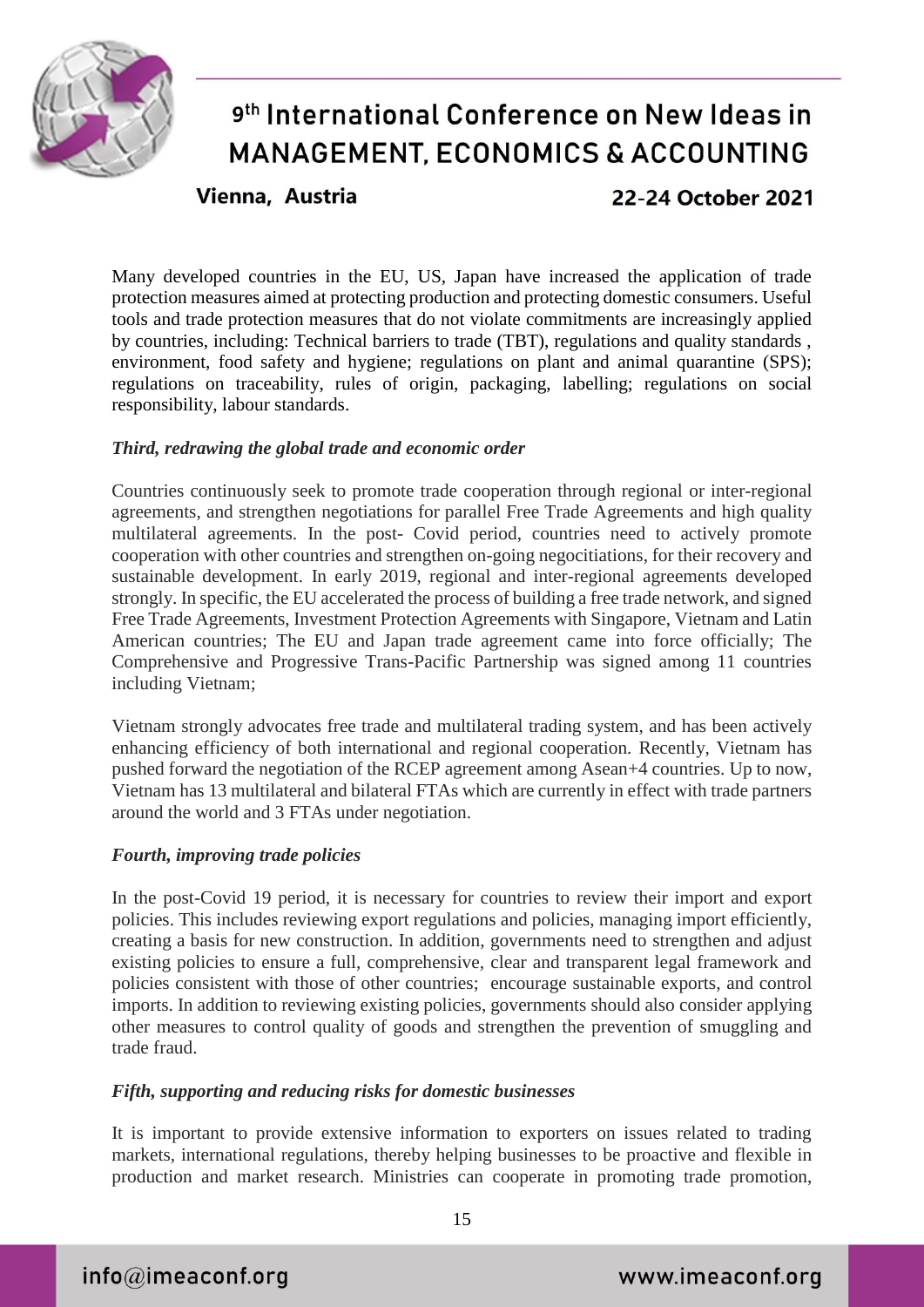

Vienna, Austria

22-24 October 2021

supporting enterprises in export orientation. In addition, governments can support domestic enterprises through improving quality of human resources, investing in production and export processing technologies to help businesses meet challenges in the era of science and technology and the Fourth Industrial Revolution.

### **Conclusion**

More or less, the Covid-19 pandemic has dramatically impacted international trade in general and Vietnam's trade in particular. As a small economy with high openness and export-oriented trade model, Vietnam has enjoyed double trade surpluses in both trade in goods as well as total trade in goods and services, but Vietnam still has trade deficit in services in a long time. In comparison to other countries in the world and in the region, Vietnam has performed really well in preventing the pandemic and its negative impacts, as well as reopening the economy. Thus, Vietnam has not been damaged much from the pandemic. Currently, the country has been gradually transitioning from crisis-response period to recovery period. The sign of recovery has been witnessed clearly in reccent months.

Undeniably, after the pandemic, it is the time for governments around the world including Vietnam to impose effective policies and measures to stabilise the economy, resolving negative impacts from the Covid-19 pandemic, and helping domestic businesses and citizens to fully recover from the possible damages.

### **References**

- 1. Conclusion of the Politburo on the policy of overcoming the impact of the COVID-19 pandemic to restore and develop the economy, 2020. [https://suckhoedoisong.vn/ket](https://suckhoedoisong.vn/ket-luan-cua-bo-chinh-tri-ve-chu-truong-khac-phuc-tac-dong-cua-dai-dich-covid-19-de-phuc-hoi-va-phat-trien-nen-kinh-te-n175241.html)[luan-cua-bo-chinh-tri-ve-chu-truong-khac-phuc-tac-dong-cua-dai-dich-Covid-19-de](https://suckhoedoisong.vn/ket-luan-cua-bo-chinh-tri-ve-chu-truong-khac-phuc-tac-dong-cua-dai-dich-covid-19-de-phuc-hoi-va-phat-trien-nen-kinh-te-n175241.html)[phuc-hoi-va-phat-trien-nen-kinh-te-n175241.html.](https://suckhoedoisong.vn/ket-luan-cua-bo-chinh-tri-ve-chu-truong-khac-phuc-tac-dong-cua-dai-dich-covid-19-de-phuc-hoi-va-phat-trien-nen-kinh-te-n175241.html) Access on 29/09/2020.
- 2. Report of the General Department of Statistics on export and import in the second quarter and the first 6 months of 2020. [https://www.gso.gov.vn/default.aspx?tabid=382&idmid=2&ItemID=19650.](https://www.gso.gov.vn/default.aspx?tabid=382&idmid=2&ItemID=19650) Access on 29/09/2020.
- 3. Report of the General Department of Vietnam Customs on the import and export in the first 8 months of 2020, [https://www.customs.gov.vn/Lists/ThongKeHaiQuan/ViewDetails.aspx?ID=1852&Ca](https://www.customs.gov.vn/Lists/ThongKeHaiQuan/ViewDetails.aspx?ID=1852&Category=Ph%C3%A2n%20t%C3%ADch%20%C4%91%E1%BB%8Bnh%20k%E1%BB%B3&Group=Ph%C3%A2n%20t%C3%ADch)

16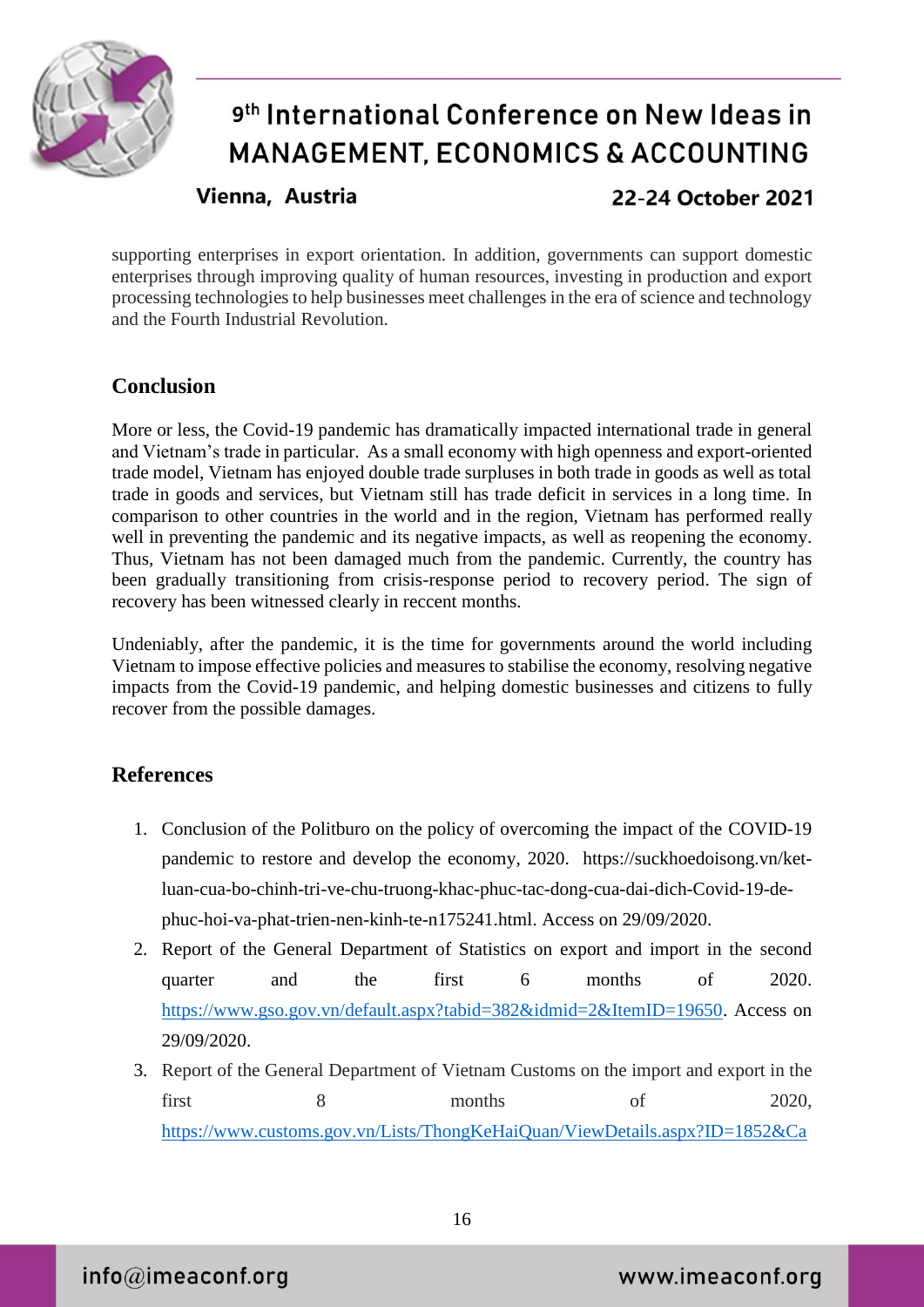

### Vienna, Austria

### 22-24 October 2021

[tegory=Ph%C3%A2n%20t%C3%ADch%20%C4%91%E1%BB%8Bnh%20k%E1%B](https://www.customs.gov.vn/Lists/ThongKeHaiQuan/ViewDetails.aspx?ID=1852&Category=Ph%C3%A2n%20t%C3%ADch%20%C4%91%E1%BB%8Bnh%20k%E1%BB%B3&Group=Ph%C3%A2n%20t%C3%ADch) [B%B3&Group=Ph%C3%A2n%20t%C3%ADch.](https://www.customs.gov.vn/Lists/ThongKeHaiQuan/ViewDetails.aspx?ID=1852&Category=Ph%C3%A2n%20t%C3%ADch%20%C4%91%E1%BB%8Bnh%20k%E1%BB%B3&Group=Ph%C3%A2n%20t%C3%ADch) Access on 29/09/2020.

- 4. Report of the Ministry of Industry and Trade on Covid's influence on Vietnamese trade, 2020.
- 5. PWC, Analysis and assessment of the Covid-19 on Vietnam's economy and trade, 2020
- 6. The impact on Covid's global production chain. Special Reference, TTXVN, 22/02/2020.
- 7. Assoc., PhD. Pham Thi Thanh Binh, Covid-19 Pandemic: Vietnam's economic impacts and reactions, TCNH, No. 6/2020.
- 8. T.h., BIDV Research and Training Institute, Updated 3 scenarios for Vietnam's economic growth in 2020, thitruongtaichinhtiente.vn, 9/2020.
- 9. Linh Thanh, "Covid-19 Incited Development Protectionism", Journal of Economy and Forecasting, 25/05/2020. [http://kinhtevadubao.vn/chi-tiet/91-16621-Covid-19-da-kich](http://kinhtevadubao.vn/chi-tiet/91-16621-covid-19-da-kich-dong-chu-nghia-bao-ho-phat-trien.html)[dong-chu-nghia-bao-ho-phat-trien.html,](http://kinhtevadubao.vn/chi-tiet/91-16621-covid-19-da-kich-dong-chu-nghia-bao-ho-phat-trien.html) access on 29/09/2020.
- 10. People's Newspaper, Efforts to expand export markets, 2020. [https://nhandan.com.vn/nhan-dinh/no-luc-mo-rong-thi-truong-xuat-khau-455393/,](https://nhandan.com.vn/nhan-dinh/no-luc-mo-rong-thi-truong-xuat-khau-455393/) Access on 18/09/2020.
- 11. WTO center, Post-Covid-19 scenario of timber export- Center of WTO and Integration, 2020. [https://trungtamwto.vn/an-pham/15329-kich-ban-hau-Covid-19-cua-xuat-khau](https://trungtamwto.vn/an-pham/15329-kich-ban-hau-covid-19-cua-xuat-khau-go-dung-truoc-nguy-co-pha-san-dau-la-giai-phap-de-ton-tai-va-phat-trien)[go-dung-truoc-nguy-co-pha-san-dau-la-giai-phap-de-ton-tai-va-phat-trien,](https://trungtamwto.vn/an-pham/15329-kich-ban-hau-covid-19-cua-xuat-khau-go-dung-truoc-nguy-co-pha-san-dau-la-giai-phap-de-ton-tai-va-phat-trien) Access on 18/09/2020
- 12. "Ensuring the exchange rate stability", People's newspaper, 2020. [https://nhandan.com.vn/baothoinay-kinhte/bao-dam-on-dinh-ty-gia-580743//.](https://nhandan.com.vn/baothoinay-kinhte/bao-dam-on-dinh-ty-gia-580743/) Access on 02/10/2020.
- 13. Economic Times, "Exchange rate is stable before pandemic waves", 2020. [https://thoibaokinhdoanh.vn/tien-te/ty-gia-vnd-on-dinh-truoc-song-gio-dai-dich-](https://thoibaokinhdoanh.vn/tien-te/ty-gia-vnd-on-dinh-truoc-song-gio-dai-dich-1070956.html/)[1070956.html/.](https://thoibaokinhdoanh.vn/tien-te/ty-gia-vnd-on-dinh-truoc-song-gio-dai-dich-1070956.html/) Access on 02/10/2020.
- 14. UNCTAD, Global trade update, June 2020
- 15. UNCTAD, Global trade impact of Covid-19 epidemic, 4/3/2020
- 16. WTO press release, Trade set to plunge as COVID-19 pandemic upends global economy , 8/3/2020.
- 17. Data from World health organization (WHO), 29/09/2020. <https://covid19.who.int/>
- 18. Data from MOH, access on 29/09/2020, <https://ncov.moh.gov.vn/>